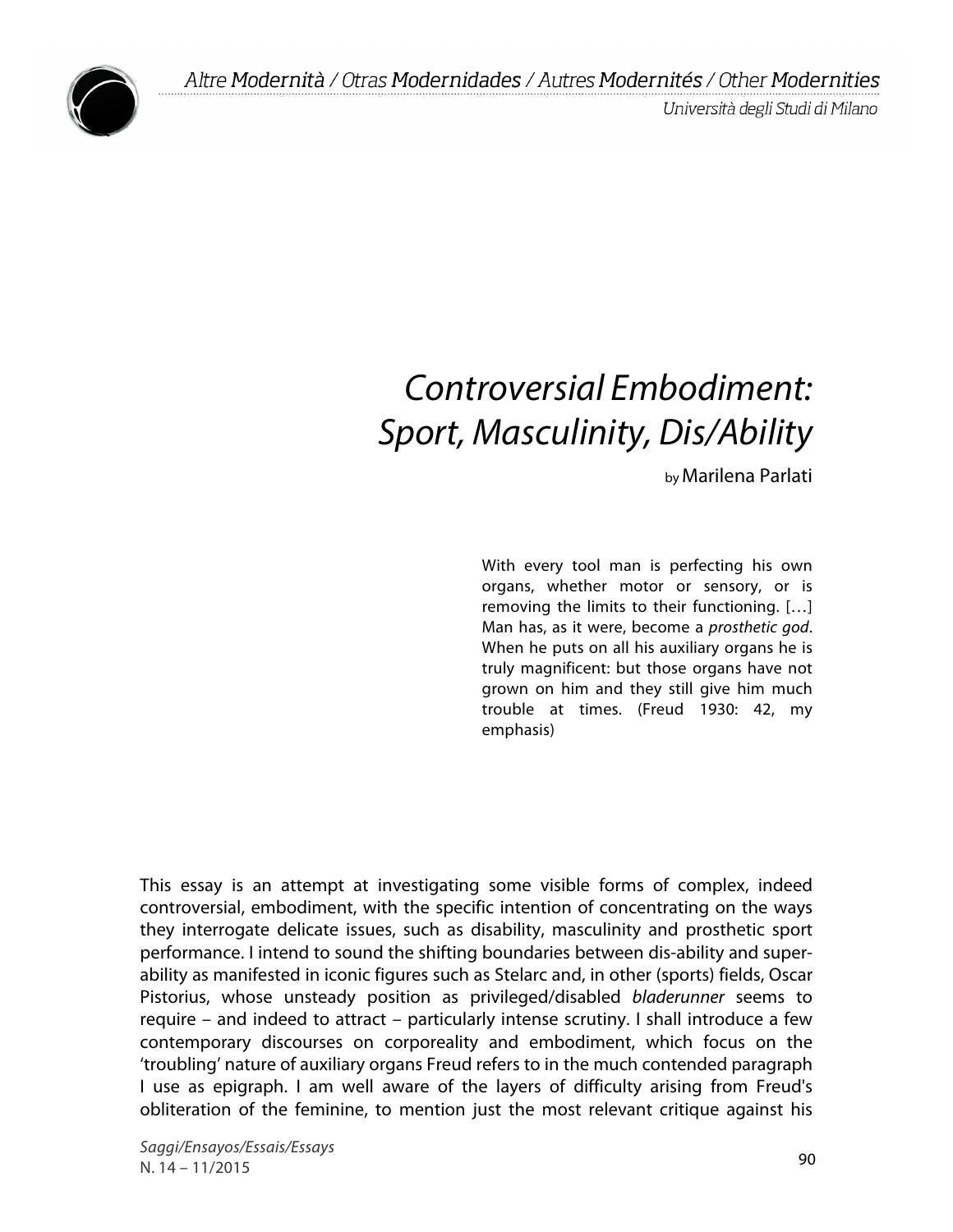

work suggested by L. Irigaray, for instance. I use this passage *only* as a cue to my intended discourses, without forgetting the unease his use of the term 'Man' does cause (me): no 'prosthetic goddess' is envisionable in his writing, transformed like 'woman' in general into the utterly haunting negative shadow he was allegedly obsessed with. I shall try and offer other views of the always gendered and always rooted, corporeal 'body' I am here following in its 'prosthetic' perambulations; I shall therefore move from Butler and Giddens to Jean-Luc Nancy's work on transplants and/as prostheses to include theoretical debates on disintegrating embodiment and disability studies. My concluding remarks will focus on the short-circuiting of allegedly secure practices of (masculine) embodiment in sports culture and theory brought about by prosthetic questionings of stereotypical subject positions.

### SOUND(ING) INTEGRITY

In what I find a very rich and demanding essay on the limits, or lack of, of bodily integrity, Diane Perpich poses very radical, indeed essential, questions:

What do we mean when we say "here is my body"? What, after all, is a body? Are bodies (human bodies, for example) natural kinds? Are they substances? Organic wholes? Or is the unity that we accord to the body conventional, arbitrary, and linguistic in nature? And in what sense can a body be said to be mine? Where exactly are its limits? How or in what sense does it *belong* to me, and who is this me that would be in some sense other than my body? (2005: 81)

Among the issues which are raised in this passage, Perpich hints at debatable legal rights to agency and to the entitlement to modifying an allegedly already-extant entity – the body, *my* body – with clear-cut profiles and boundaries. In an early work on de Beauvoir, Judith Butler had also, already, stated that "the body is not a static phenomenon, but a mode of *intentionality*, a *directional force* and a *mode of desire*" (1986: 33, my emphasis). While this would later lead her to her famous contentions on the performativity of gender, in this paper I am more interested in following her suggestion that "as a condition of access to the world, the body is being *comported beyond itself*, sustaining a necessary reference to the world and, thus, never selfidentical natural entity. *The body is lived and experienced as the context and medium of all strivings.*" (ibid.: 33, my emphasis) The lived, situated aspect of what she terms a "comportment beyond itself" ties in with my interest in prosthetics. In his *Of Grammatology*, Jacques Derrida referred to this being beyond in his reading of Rousseau's *Confessions*: for him, writing (as technology) is a supplement that "signifies nothing, [but] simply replaces a lack" (1974: 921); his "logic of the supplement" might thus seem to suggest that writing, technology and by analogy body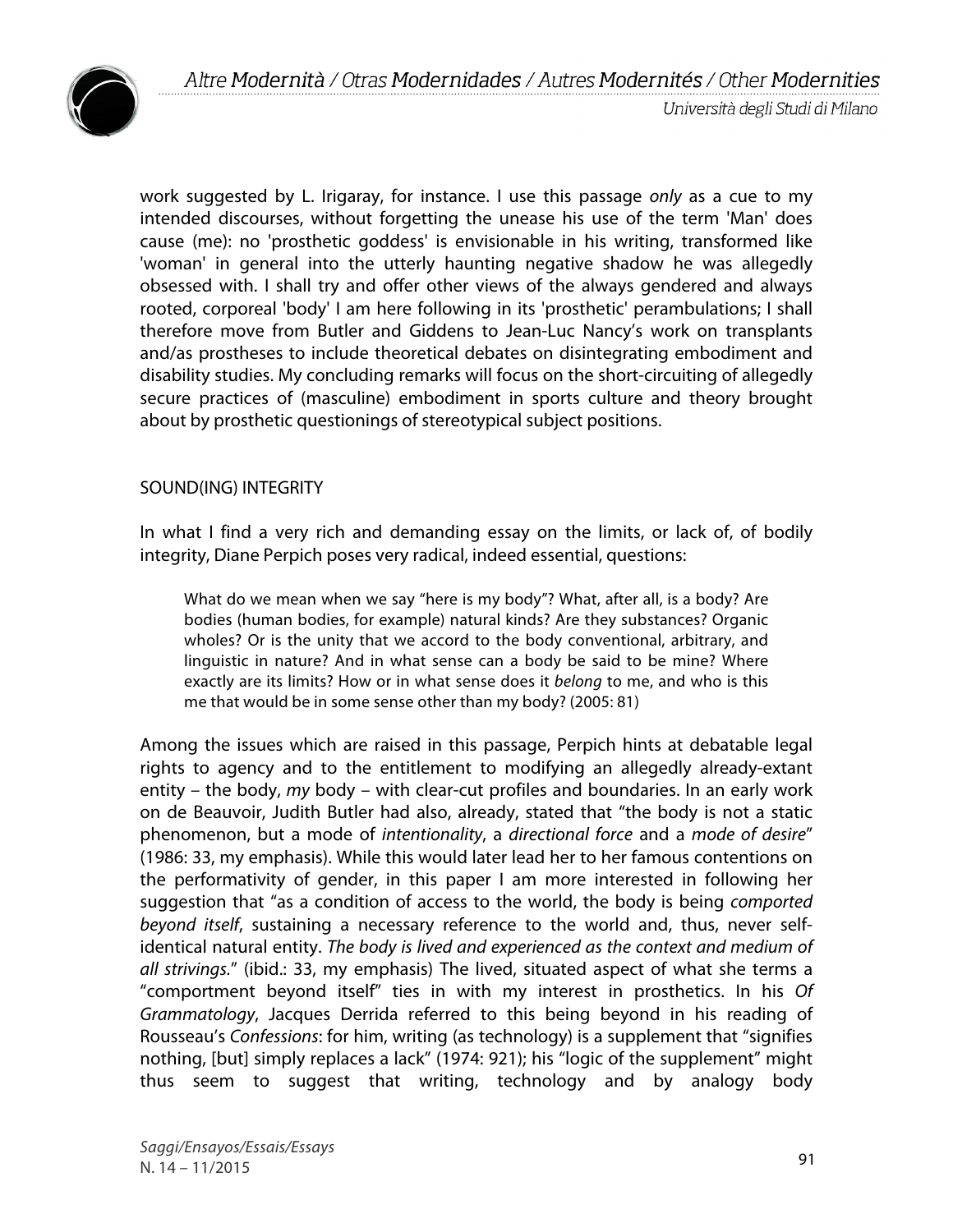

prosthetics/addition/augmentation are necessary attempts at fixing otherwise unstable, malfunctioning bodies which are yet to be perfected (1974).

In very different terms, Anthony Giddens suggests what might, at first face, be deemed in opposition to Butler's arguments, especially when he stresses that

a person's identity is not to be found in behaviour, nor – important though this is – in the reactions of others, but in the capacity to *keep a particular narrative going*. The individual's biography, if she is to maintain regular interaction with others in the day-to-day world, cannot be wholly fictive. It must continually integrate events which occur in the external world, and sort them into the ongoing 'story' about the self." (1991: 54, my emphasis).

For both scholars, I think, the body lies at the crux between biology and language, as articulate medium and as intentional plan alike in an unresolved aporia which must remain such. This "mode of intentionality", especially in connection with Butler's work, has caused intensely heated debates among disability scholars, who argue that the American philosopher idealizes her cyborgs and obliterates the very real obstacles which disabled people around the world must daily face (see Siebers 2008). It is true that, in her work on cyborgs, Haraway refers to "paraplegics and other severely handicapped people [who] can (and sometimes do) have the most intense experiences of complex hybridization with other communication devices" (Haraway 1991: 178). Her statements perfectly exemplify what Mitchell and Snyder have bitterly remarked on disabled people often being only laterally present in culture as "selfevident cyborgs of modernity – transhuman subjects who rework the nature/culture divide." (Mitchell and Snyder 1997: 29)

I aim at adopting the view that the body, ambiguous and uncertain in its borders as it might be, may be conceived as a project, as literally, physically, "plastic". But, in doing so, I do not forget that the essential issue at stake here is the vertiginous variations that exist in accessing plastic transformation, ie prosthetic technology. Furthermore, to go back to Derrida's "logic of the supplement", one must realize that, truly, the very possibilities offered by technological implementation and 'augmentation' may be read as duplicating "the ableist assumption that disabled bodies are broken and require 'fixing'". (Kafer 2009: 224)

## SHAPING BODIES

In a careful analysis of such delicate senses of "plasticity", John Jordan intervenes on the issues related to the "refurbishment" of human bodies which, I suggest, have an essential bearing both upon disability culture and representation and upon a sociology of sport culture and the representation, of idealized, sculpted, perfected (fixed?) bodies.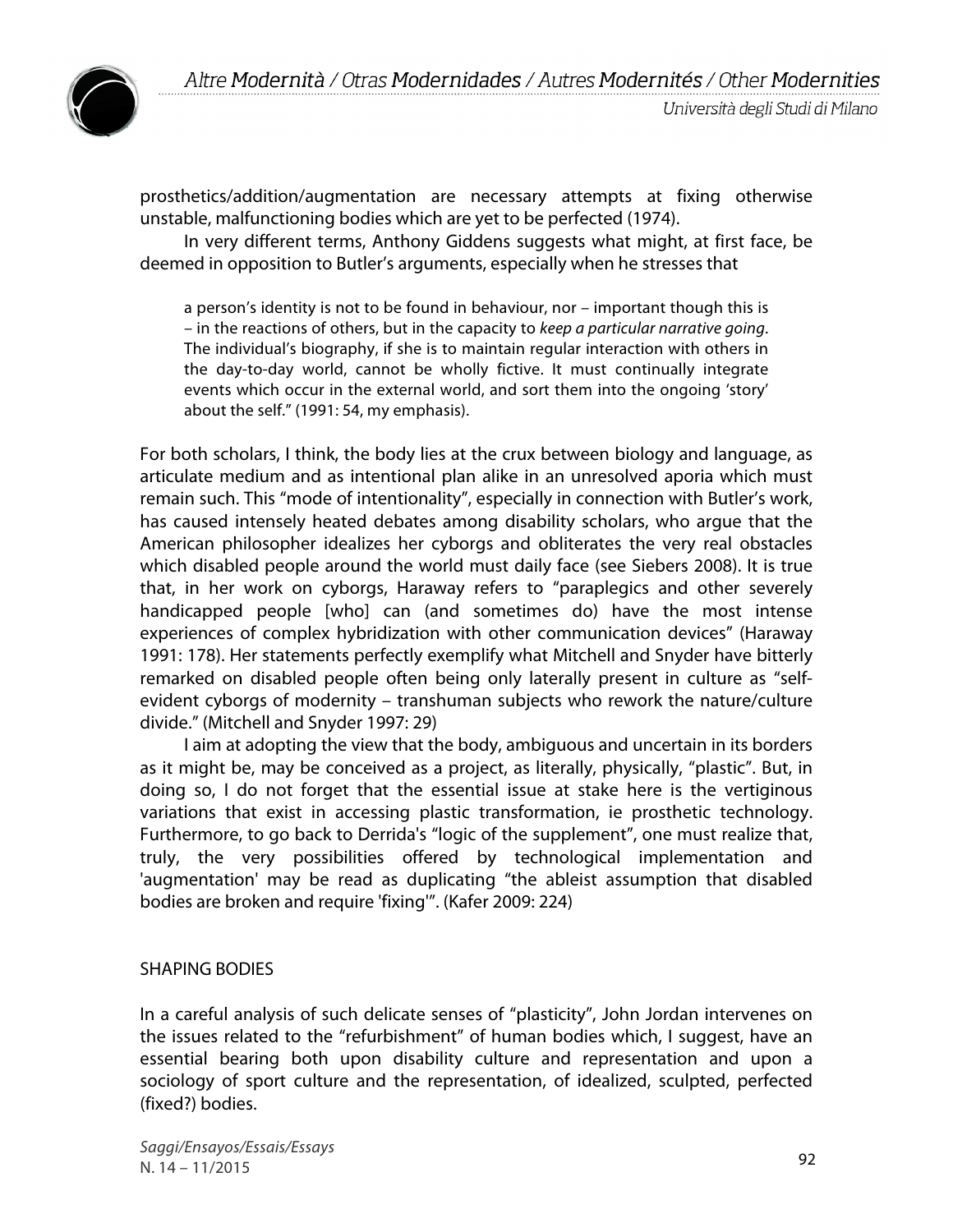

The plastic body is a *contested subjectivity* whose meaning shapes and is shaped by the ways that the body can be discussed, by whom, and toward what end, as well as the socio-political implications of people seeking to make their bodies conform to an idealized image. This perspective differs from the usual ways in which plastic surgery is discussed publicly, which is in terms of the end product  $$ the visible, post-surgery body. Before a single incision is made, however, the plastic body as an object of discourse has been sculpted rhetorically to reflect the varied interests of patients, surgeons, and, in some instances, communities. Even in situations in which surgery is rejected, a new body is produced because the applicant's body is redefined as unsuitable for surgery, which alters its rhetorical status. Approval of surgery is made on the assumption that *the refurbished body will improve the individual patient and be a public statement affirming the benefits and appropriate uses of plastic surgery*. Rhetoric, thus, is a vital component of the development of bodies in plastic surgery culture, and it influences individual decisions about and public knowledge of the human body. (Jordan 2004: 333, *my emphasis*)

If one extends such reasoning to other forms of surgery, namely allegedly *reconstructive*, curative surgery, one may discover a different sense in the prosthetic approach I have been trying to put on the agenda. In Jean-Luc Nancy's words, bodies "take place neither in discourse nor in matter. They inhabit neither 'spirit' nor 'body'. They take place at the limit, as *the* limit" (2002: 18). And, to follow again Diane Perpich's refined argument, "every body divides and relates to itself and to others along multiple borders. The self is flesh and bone and mineral and water; it is healthy tissue and deadly viruses. Rather than defining a self, a corpus records the fault lines of the self's identity, lines that both separate and join the self with itself and with the world." (2005: 85) If bodies are limits, disabled bodies, or *the* disabled body as impossible category, are truly "a nightmare for the fashionable discourse of theory", in the terms offered by Lennard J. Davis (1995: 5). It seems to me quite undeniable, in fact, that very rarely have differently-abled subjectivities been under the spotlight of critical theory, unless as a symptom of what Ato Quayson has successfully defined "aesthetic nervousness" (2007: 26), as a means for "marking the constitutive points of aesthetic representation […] in the suspension, collapse, or general shortcircuiting of the hitherto dominant protocols of representation that may have governed the text." (ibid.)

It is in the work by Lennard Davis, who is indeed at the forefront of disability studies, that one clearly traces the connecting lines taking disability discourse from Georges Canguilhem's figuration of the "pathological" to Foucault's docile bodies and Davis's own arguments on "normalcy" and normativity as culturally constructed, yet physically perlocutionary discursive orders and political practices. Canguilhem (and Butler's involvement with his teaching is well known) stated that: "there is no difference between the birth of grammar [...] and the establishment of the metric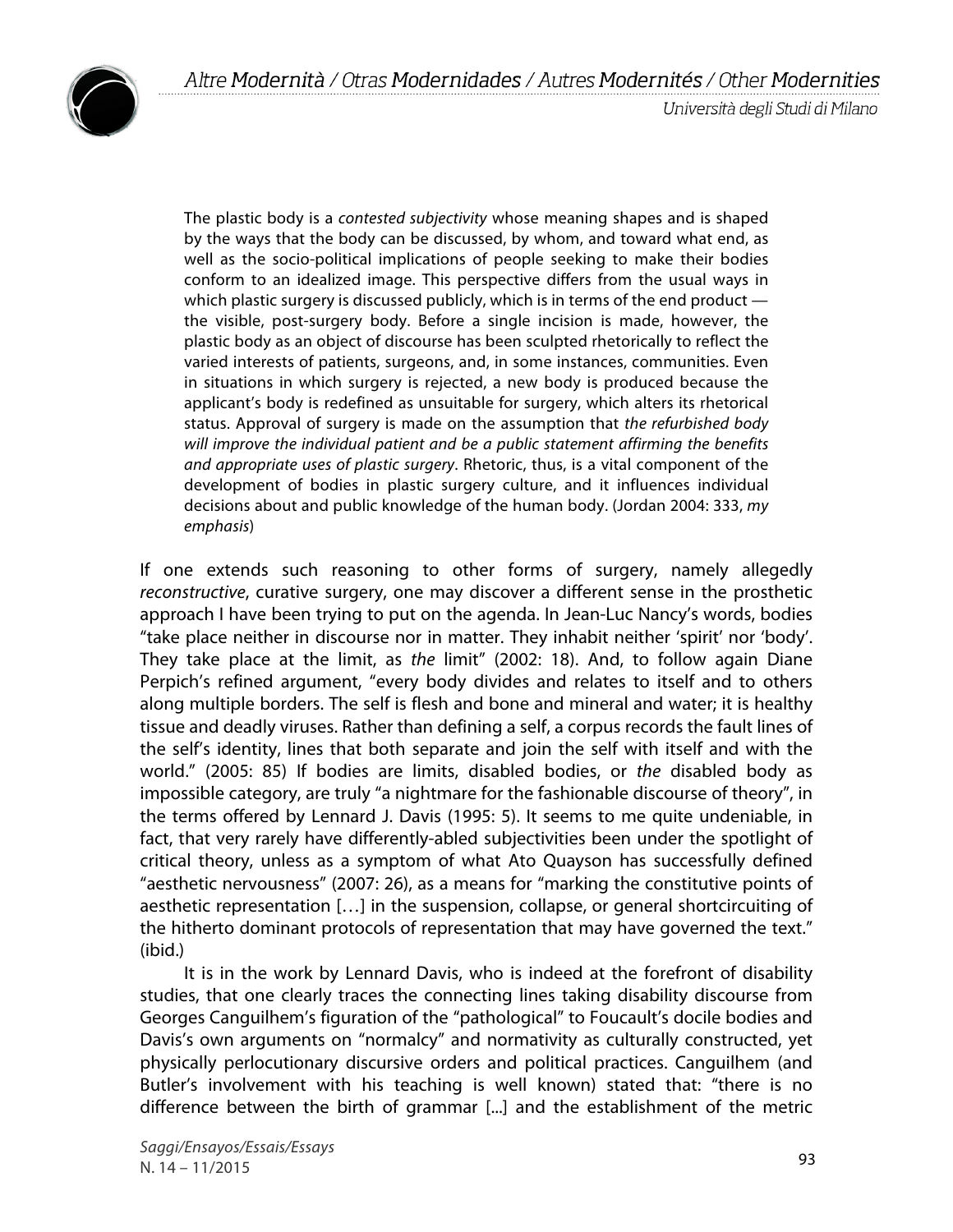



system. [...] It began with grammatical norms and ended with morphological norms of men and horses for national defense, passing through industrial and sanitary norms" (1978: 150). Seen from this stratified perspective, disability can indeed be read as "the master trope of human disqualification" (Mitchell, Snyder 2000: 3), in the sense that it articulates *physical* difference as inassimilable, as a biologically and/or culturally determined un-fitness to the normate spaces and discourses of modernity (see Price 2007).

The so-called *medical model* of disability – which intended disability as located in individual *cases* and in a pre-eminently corporeal distance from standardized normalcy – has long ago been replaced by a *social model of disability*, which inverted the terms of the question and posited a linguistic, structural difference between *impairments* and *disabilities*. It is true that, as Tom Shakespeare has made clear, this has also forced the body out of disability discourse, since "to mention biology, to admit pain, to confront […] impairments has been to risk the oppressors seizing on evidence that disability is really about physical limitation after all" (1992: 40). In this essay, I suggest that the most convincing attitude towards the interpellation of disability is proposed by Tobin Siebers, whose *Disability Theory* is a thorough, somewhat painful, investigation into what he terms "complex embodiment". In his view, this theory "raises awareness of the effects of disabling environments on people's lived experience of the body [and] theorizes the body and its representations as mutually transformative." (2008: 25) Mutual transformation and *obligation* are useful keys to the following section of this essay, in which I pose questions related to *talking* about the body, to *acting* and *enacting* one's body, more specifically when it is or becomes dysfunctional (see Leder 1990) and *otherwise* integrated.

## FAULTLINES

In his already-mentioned work on disability *as* nervousness, Ato Quayson introduces a chapter on J. M. Coetzee's *Slow Man* (2005), a novel the often contested Nobel prize winner dedicated to a male, muscular, fit body disfigured due to a street accident. A leg is lost, and a "ham" is what seems left in its place; yet the protagonist, Paul Rayment, "to himself […] does not call it a stump. He would like not to call it anything; he would like not to think about it, but that is not possible. If he has a name for it, it is le jambon [the ham]. Le jambon keeps it at a nice, contemptuous distance." (Coetzee 2005: 29). From Quayson's perspective, that leg has become alienated, a mere Körper experienced as an objectual other, an intruding "thing", a transforming prosthesis *ante litteram*. I turn again to Diane Perpich's work on Nancy, to remind her suggestions in relation to *L'Intrus*, the short text the French philosopher dedicated to his own heart transplant and to considering the leaky boundaries of his body and his varied proprioceptive perspectives. For Perpich, *L'Intrus* discloses the body "as a being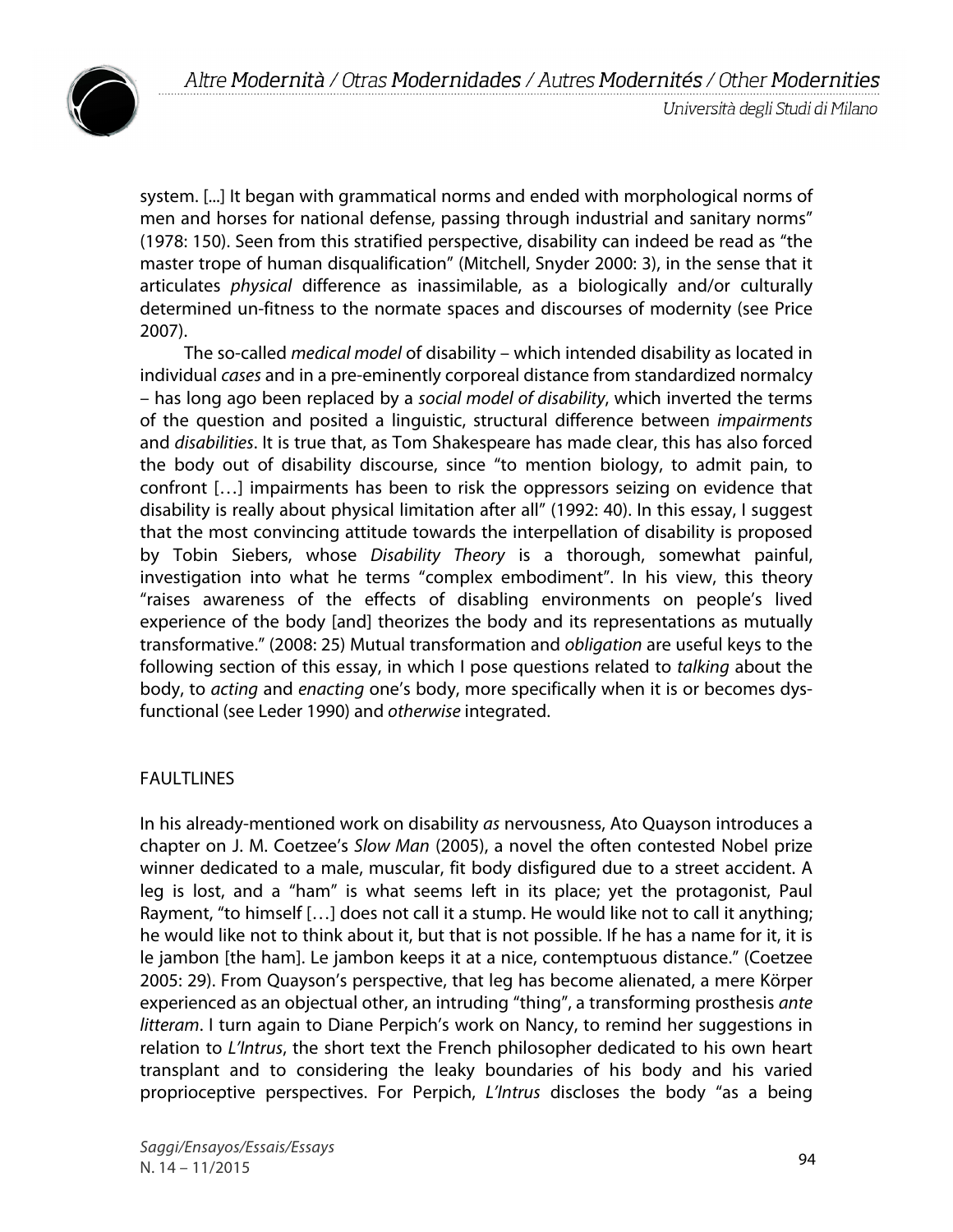

Università degli Studi di Milano

singular plural through a process of denaturing and defamiliarization that weans us from a humanistic conception of body as a unified whole or integrum and thus as one's own in a way that would link identity to this wholeness and integrity." (ibid.: 80). If one considers not only the transplanted organ but all the other "auxiliaries" which intervene in the process of reconfiguring the body, in Nancy's case prostheses are imagined not as means for technological empowerment, but as "defamiliarizing" tools which seriously interrogate any banal, outmoded, sense of secure identity:

I am the illness and the medical intervention; I am the cancerous cell and the grafted organ; I am the immunodepressive agents and their palliatives; I am the bits of wire holding together my sternum; and I am this injection site permanently sewn into me below my clavicle; just as I was, for that matter, already these screws in my hip and this plate in my groin. I am becoming like a science-fiction android, or the living-dead, as one day my youngest son says to me" (Nancy 2002: 42-43)

If "identity *is* immunity and vice versa", such a relation is marked by "laws of intrusion" (Perpich 2005: 83) which may well refer to prostheses and dis/ability. Adopting remarkably innovative approaches to the very conception of body *property/propriety*, performers such as Orlan and Stelarc have taken those laws of intrusion – or exscription, to use a different coinage – to their very limit. In her manifesto on "Carnal Art", Orlan has offered her view over (her) body modification (and prosthetic reconfigurations): she argues that her artistic experimentation "swings between defiguration and refiguration. Its inscription into the flesh is due to the new possibilities inherent to our age. The body has become a 'modified ready-made', no longer seen as the ideal it once represented, not ready enough to be adhered and signed." (2001) In different ways, the Australian performer artist Stelarc has been investigating the impact of technology over human bodies and agency, and has been sounding the boundaries of ability and super-ability in his grafting a third, functioning and web-connected ear onto his arm (see Stelarc 1999). This unnecessary, marginal yet totally excessive prosthesis seems to me to function as a *monstrous* (in the sense of extremely visible, perpetually monitored and also, paradoxically, monitoring) faultline, a surface which unites, divides and affects the presupposedly demarcating lines between the human and the technological, the natural and the cultural, lack and excess.

## FILL IN THE GAP?

Following this line of contention, Sarah Jain also suggested that "a prosthesis can fill a gap, but it can also diminish the body and create the need for itself." (1999: 44) Her words lead to my intended main focus, the case and visibly complex embodiment of South African athlete Oscar Pistorius, whose in-between status of enhanced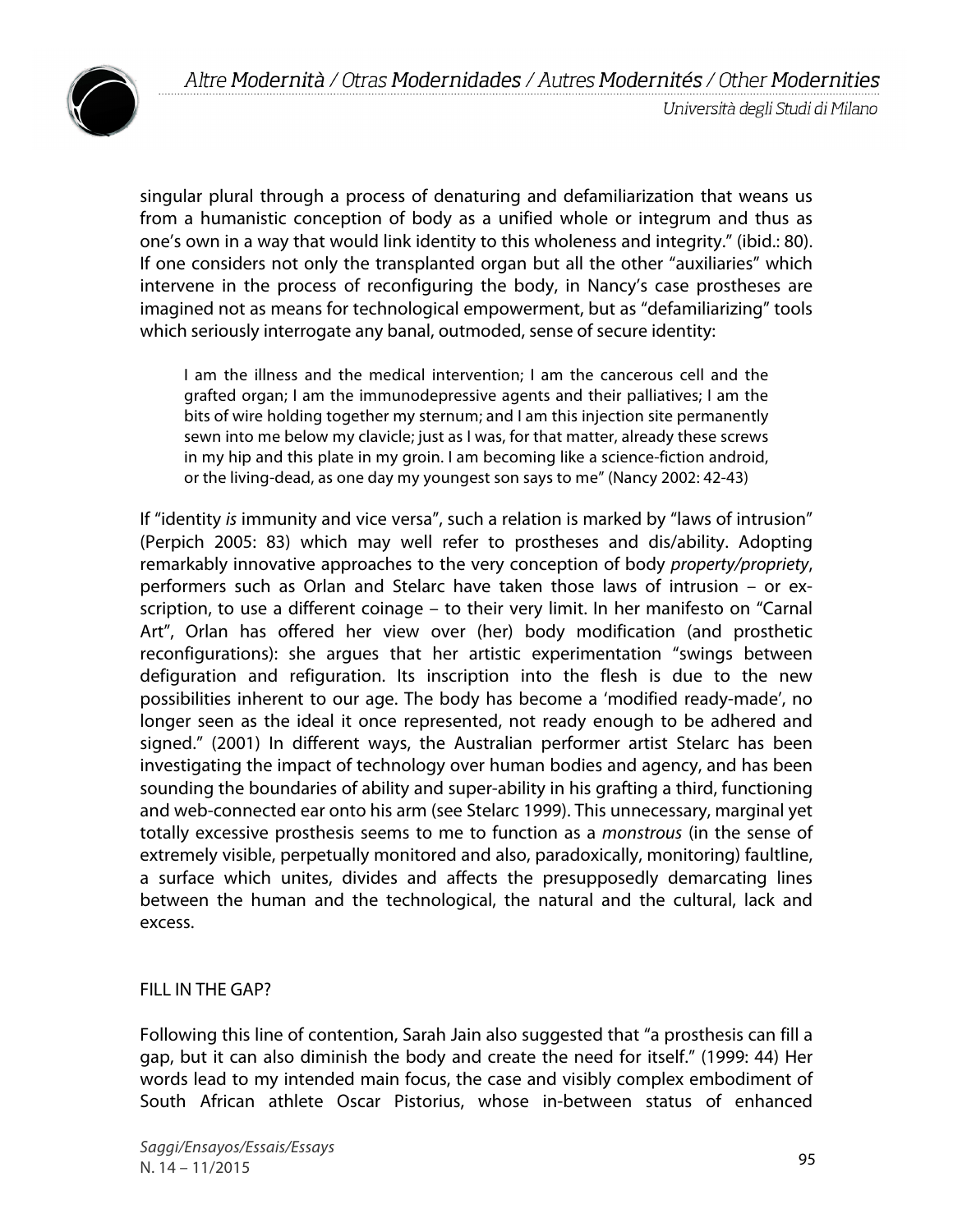

masculine/muscular icon and disabled person marks a particularly delicate set of radical questionings of disability, gender and sport culture alike. A. Asch and M. Fine stated that ''having a disability [is] seen as synonymous with being dependent, childlike and helpless — an image fundamentally challenging all that is embodied in the ideal male: virility, autonomy and independence'' (1988: 175). As a matter of fact, this "some body" (see Couser 2009) offers a self-narrative which contests any easily accepted allegiance and portrays himself as the ideal male the two scholars refer to; in fact, in his own words: "I don't see myself as disabled [...] there is nothing I can't do that able-bodied athletes can do".(60) Instead of feeling marginalized as inhabiting what he publicly devalues as a form of *feminized masculinity*, Pistorius aligns himself with what Norman and Moola call "the institution of modernist sport [as] a manifestation of liberal humanism that assumes an organic body and a self-contained human subject." (2011: 1271). Indeed, after the polemical debates following his attempt at and eventual failure in participating in the 2008 Summer Olympic Games, Pistorius's body, his auxiliary organs, his extremely sophisticated Cheetah blades, the (allegedly accidental) shooting of his girlfriend have become a crucial network of topical discourses on empowerment and the intrusion of technology in the construction and policing of gender, class, race borders.

Norman and Moola concentrate on a 2013 *Time* magazine cover story on Pistorius which tied the revealing title of *Man/Superman/Gunman* to a previous photograph of the athlete posing as Terminator, in a posture which carefully reproduced stereotypical features of hegemonic white masculinity while also, obviously, hinting at cyborg representation and potential. In their view, though, "athletes [are] 'always already cyborgified'. Sport is a central discursive site for producing and reproducing the modern body." (ibid.: 1274) Yet, in mainstream sports competitions, able and disabled bodies almost never meet on an equal *field*; while it is undeniable that Paralympic Games have become growingly popular, the actual coverage of those events in mainstream media remains marginal and proves the utter topicality of DePauw's insights into the lack of visibility of disabled athletes and bodies: "the object of our study is the body or specific aspects of the performing body, but traditionally our study has not focused on the body as whole, the body in a social context, or the body in connection with self" (1997: 419). Pistorius has, instead, been made extremely visible, indeed obsessively scrutinized from numerous different cultural and scientific points of view, all attesting to the extreme potential transgressivity of his multiply complex embodiment. To start with, the very materiality of his prostheses has caused intense debate and scrutiny, apparently with the declared intent of examining the validity of the accusations of annihilating fair competition through the use of his carbon-fibre blades. For some (scientists and scholars), those prosthetic tools enhance his athletic performance and transform him into a superable, super-human theoretically unbeatable running machine. Pistorius defends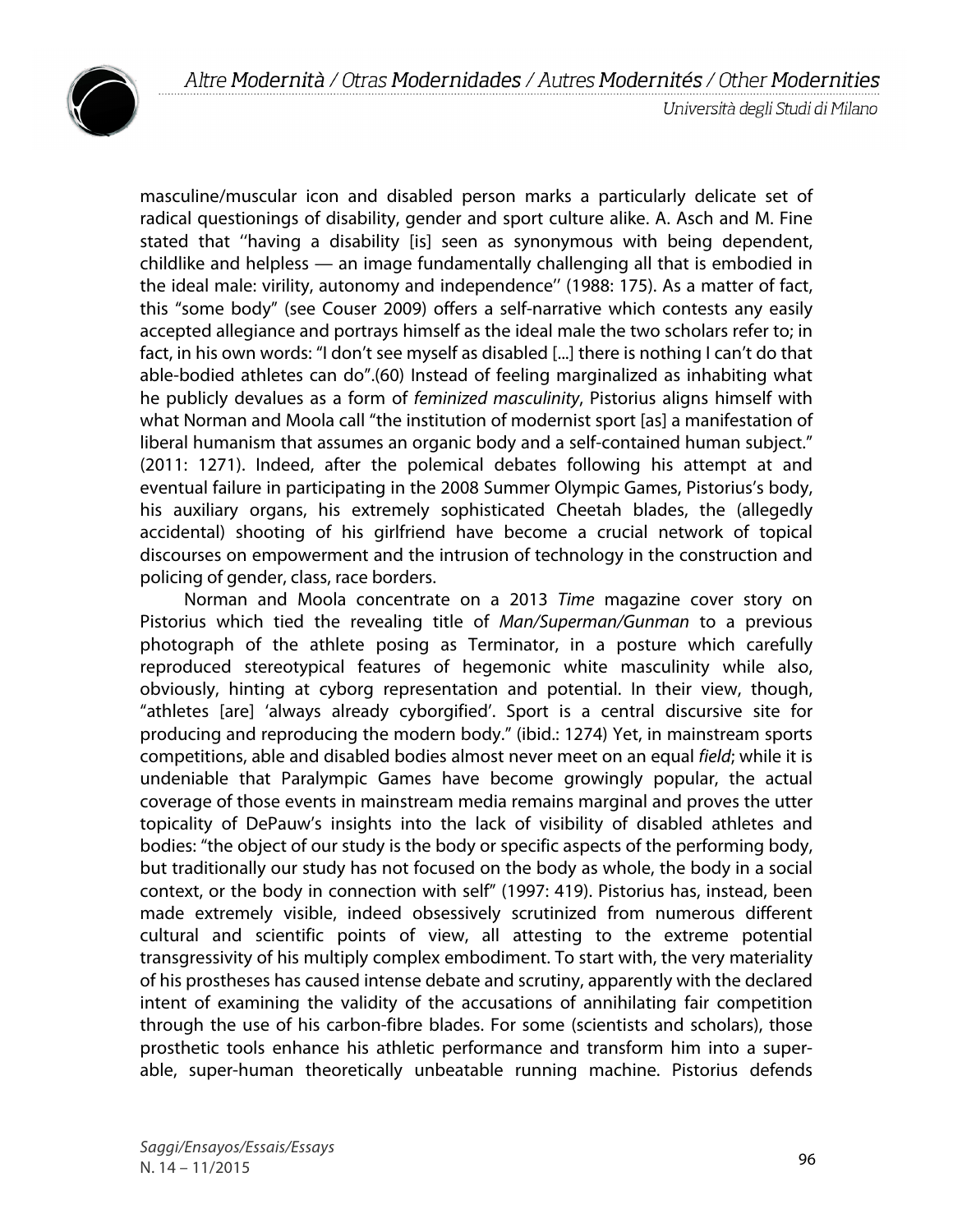

himself by adopting fair play – a major trope of stereotypically gentlemanly attitude in sports discourse – as his own master narrative and motivation:

I believe in the purity of sport. I don't like people who take short cuts. I'd never be involved in sport if I had the slightest doubts. It does get to me quite hard. The worst thing is when somebody says my improvements this year are down to changing my prosthetic legs. My prosthetic legs have stayed the same for seven years, down to the bolts and the lining. Then I read somewhere that my legs travel faster than those of an able-bodied sprinter. In sprinting, your opposite arm and opposite leg travel together, so that would mean I am having to move my arms faster, which means I am having to burn more energy in my upper body. (2011)

By referring to the energy expenditure his performance requires, Pistorius tries to reach a balance between the homosocial bonds siding him with the other able-bodied athletes, but also threatens to destabilize other bonds and boundaries (see Swartz and Watemeyer 2008). His status at the time of the games he vainly attempted to participate in (he did later succeed in participating in both the 2012 London Olympics and Paralympics Games) was marginalized, legally contested although apparently elitarian and dominant; Anne Hickey-Moody proposes a very brilliant reading of the complex material relation triggered by the use of carbon fibre. According to her: "Carbon fibre is […] the homosocial technology that propelled Pistorius beyond the socio-cultural politics of disability […] and the surface that connects him to global assemblages of sporting masculinity." (2015: 146) The cases of other athletes and celebrities, Aimee Mullins and Heather Mills as notable examples, would indeed have bent Hickey-Moody's discourse to different conclusions and a more militant reading of gendered disabled bodies. Mullins, as actress, model and athlete, does indeed interrogate that concept of sporting 'masculinity', by reappropriating her dis-ability and claiming her rights to choose as many prostheses as she likes. In one of the many campaigns featuring her, in fact, she seems to be powerfully advocating the will of "walking in different shoes".

For Hickey-Moody, by transforming Pistorius's into a body colonized by an innovative material amalgam, carbon fibre "extends the surfaces of bodies and produces masculinity on and across surfaces, male and female bodies." (ibid.: 139). If one widens the scope of her discourse and introduces correctives to the apparently rigid sense the word 'masculinity' retains in this passage, or rather opts for a more politically-informed 'agency', it seems undeniable that both Pistorius and Mullins are/have acquired (due to their undoubtedly, unforgettably, class, race, and gender privileged positions) a posthuman, disabled, superable, impossible body (although carefully presented - and marketed - as 'simply' sexually attractive and socially powerful):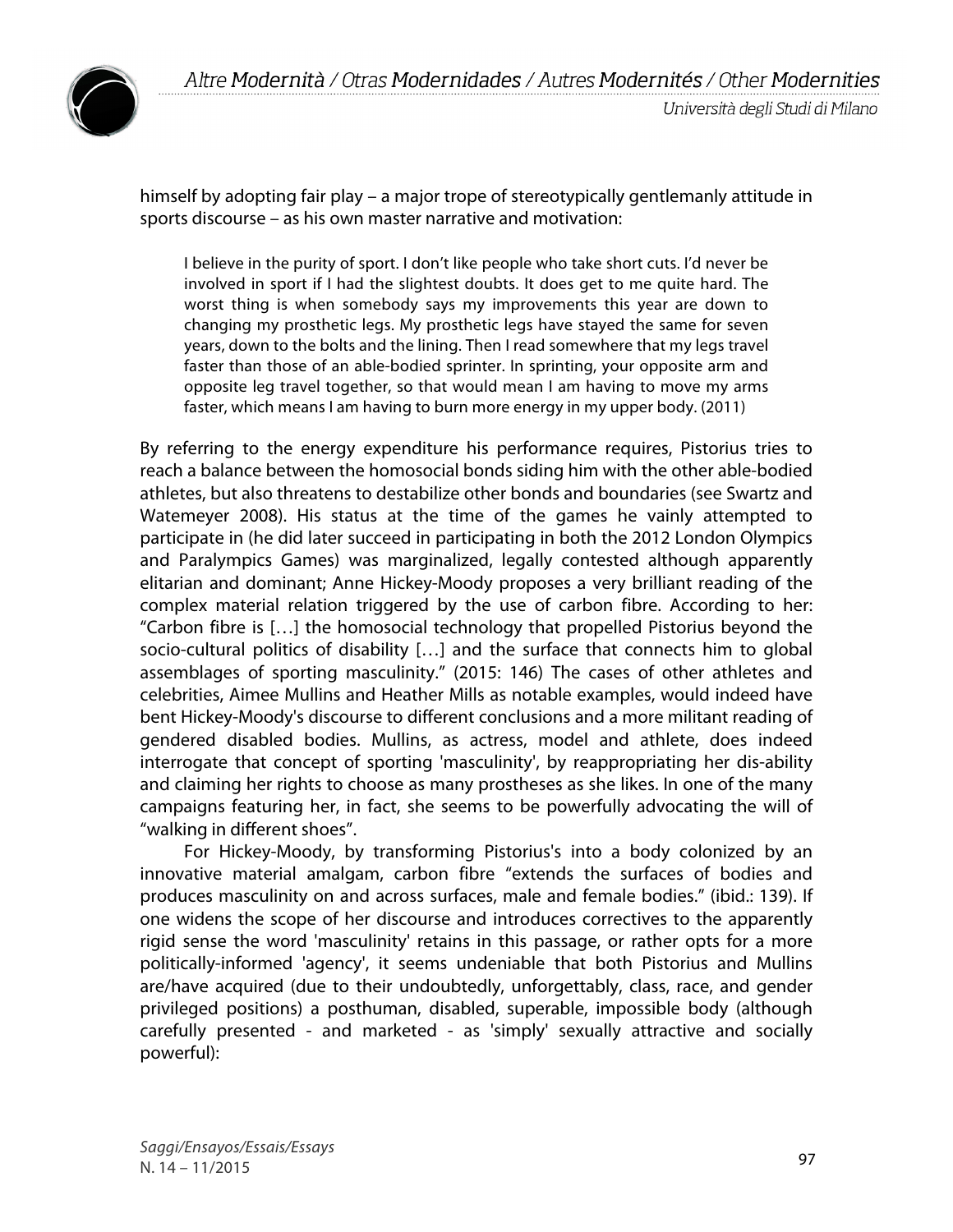

Posthuman bodies are the causes and effects of postmodern relations of power and pleasure, virtuality and reality, sex and its consequences…a technology, a screen, a projected image; it is a body under the sign of AIDS, a contaminated body, a deadly body, a techno-body…a queer body. The human body itself is no longer part of 'the family of man' but a zoo of posthumanities. (Halberstam and Livingston 1995: 3)

If, as Rebecca Coleman seems to suggest, it is necessary "to account for […] [the things that] limit or extend [bodies]" (2009: 163), and if this contention leads us back to Freud's fruitful "prosthetic god[s]", one may well conclude with Diane Perpich's questioning of embodiment and also with Gregory Bateson's early essay on the cybernetics of identity: "If you ask anybody about the localization and boundaries of the self... confusions are immediately displayed. [C]onsider a blind man with a stick. Where does the blind man's self begin? At the tip of the stick? At the handle of the stick? Or at some point halfway up the stick?" (Bateson 1971: 7). To conclude, current theoretical work on corpo-reality, disability discourse, cultural disability studies and the sociology and cultural analysis of sports culture may well be seen as sharing a common framework, with sport, fashion and celebrity culture taking the lead in articulating, influencing and reproducing cultural icons which have already had an extremely profound impact on modern senses of collective and individual belonging and on an essential, often unpredictable, revision of prescribed boundaries and policed behaviours.

## WORKS CITED

Bateson G., 1971, "The Cybernetics of 'Self': A Theory of Alcoholism", *Psychiatry*  34, pp. 1-18.

Butler J., 1986, "Sex and Gender in Simone de Beauvoir's *Second Sex*", *Yale French Studies* 72, pp. 35-49.

Canguilhem G., [1951] 1978, *The Normal and the Pathological. With an introduction by M. Foucault*, Springer, New York.

Coetzee J. M., 2005, *Slow Man*, Vintage, London.

Coleman R., 2009, *The Becoming of Bodies. Girls, Images, Experience*, Manchester University Press, Manchester.

Couser T., 2009, *Signifying Bodies. Disability in Contemporary Life Writing*, University of Michigan Press, Ann Arbor.

Davis L. J., 1995, *Enforcing Normalcy: Disability, Deafness and the Body*, Verso, New York.

DePauw K., 1997, "The Invisibility of Disability. Cultural Contexts and Sporting Bodies", *Quest* 49:4, pp. 416-430.

Derrida J., 1974, *Of Grammatology*, Johns Hopkins University Press, Baltimore.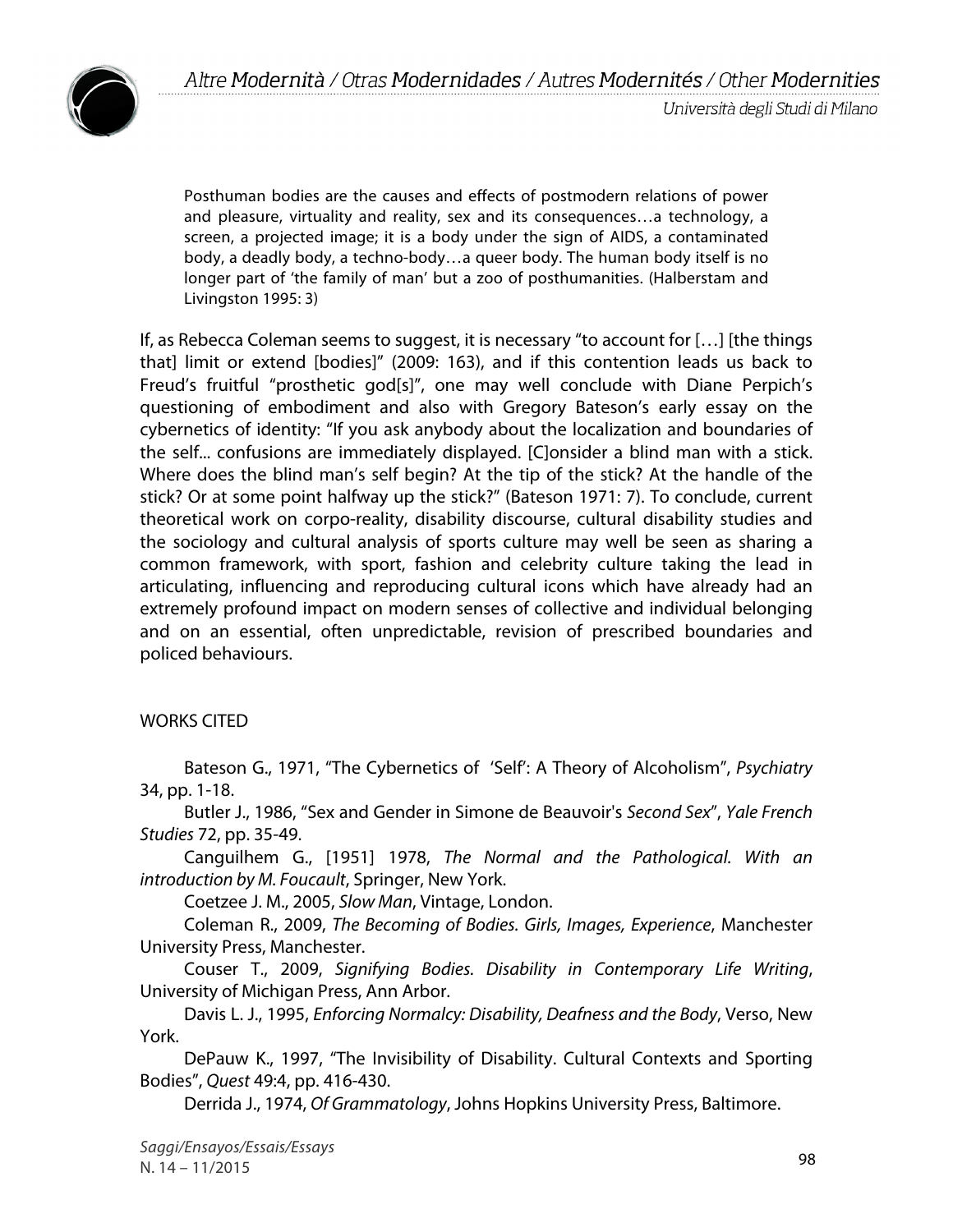

Università degli Studi di Milano

Fine M. and A. Asch (eds.), 1988, *Women with Disabilities. Essays in Psychology, Culture, and Politics*, Temple University Press, Philadelphia.

Freud S., 1962 [1930], *Civilization and Its Discontents*, W. W. Norton & Co., New York.

Giddens A., 1991, *The Consequences of Modernity*, Polity Press, London.

Goodall J., 1999, "An Order of Pure Decision: Un-Natural Selection in the Work of Stelarc and Orlan", *Body & Society*, 5:2-3, pp. 149-170.

Halberstam J. and I. Livingston, 1995, *Posthuman Bodies*, Indiana University Press, Bloomington and Indianapolis.

Haraway, D., 1991, "A Cyborg Manifesto: Science, Technology, and Socialist-Feminism in the Late Twentieth Century," in D. Haraway, *Simians, Cyborgs and Women: The Reinvention of Nature*, Routledge, New York, pp.149-181.

Hickey-Moody A., 2015, "Carbon Fibre Masculinity. Disability and Surfaces of Homosociality", *Angelaki:Journal of the Theoretical Humanities*, 20:1, pp. 139-153.

Hughes B. and K. Paterson, 1997, "The Social Model of Disability and the Disappearing Body: towards a sociology of impairment", *Disability & Society* 12:3, pp. 325-340.

Jain S. J., 1999, "The Prosthetic Imagination. Enabling and Disabling the Prosthesis Trope", *Science, Technology, & Human Values* 24:1, Winter, pp. 31-54.

Jordan J., 2004, "The Rhetorical Limits of the 'Plastic Body'", *Quarterly Journal of Speech* 90:3, pp. 327-358.

Kafer A., 2009, "Cyborg", in S. Burch (ed.), *Encyclopedia of U.S. Disability History*, Facts on File, New York, pp. 223-224.

Kuppers P., 2007, *The Scar of Visibility. Medical Performance and Contemporary Art*, University of Minnesota Press, Minneapolis-London.

Leder D., 1990, *The Absent Body*, The University of Chicago Press, Chicago.

Mitchell D. T. and S. L. Snyder (eds), 1997, *The Body and Physical Difference. Discourses of Disability*, University of Michigan Press, Ann Arbour.

Mitchell D. T. and S. L. Snyder (eds), 2000, *Narrative Prosthesis: Disability and the Dependencies of Discourse*, University of Michigan Press, Ann Arbour.

Nancy J.-L., 2002, *L'Intrus*, trans. S. Hansen, Michigan State University Press, Lansing.

Norman M. and F. Moola, 2011, "'Bladerunner or Boundary Runner'?: Oscar Pistorius, Cyborg Transgressions and Strategies of Containment", *Sport in Society* 11:14, pp. 1265-1279.

Orlan, *Manifesto on Carnal Art*, <http://www.orlan.eu/texts/>. (3 November 2015)

Perpich D., 2005, "Corpus Meum: Disintegrating Bodies and the Ideal of Integrity", *Hypatia* 20:3, pp. 75-91.

Pistorius O., 2011, *Oscar Pistorius*, <http://www.oscarpistorius.com/>, or <http://www.dailymail.co.uk/sport/olympics/article-2027614/London-Olympics-2012-